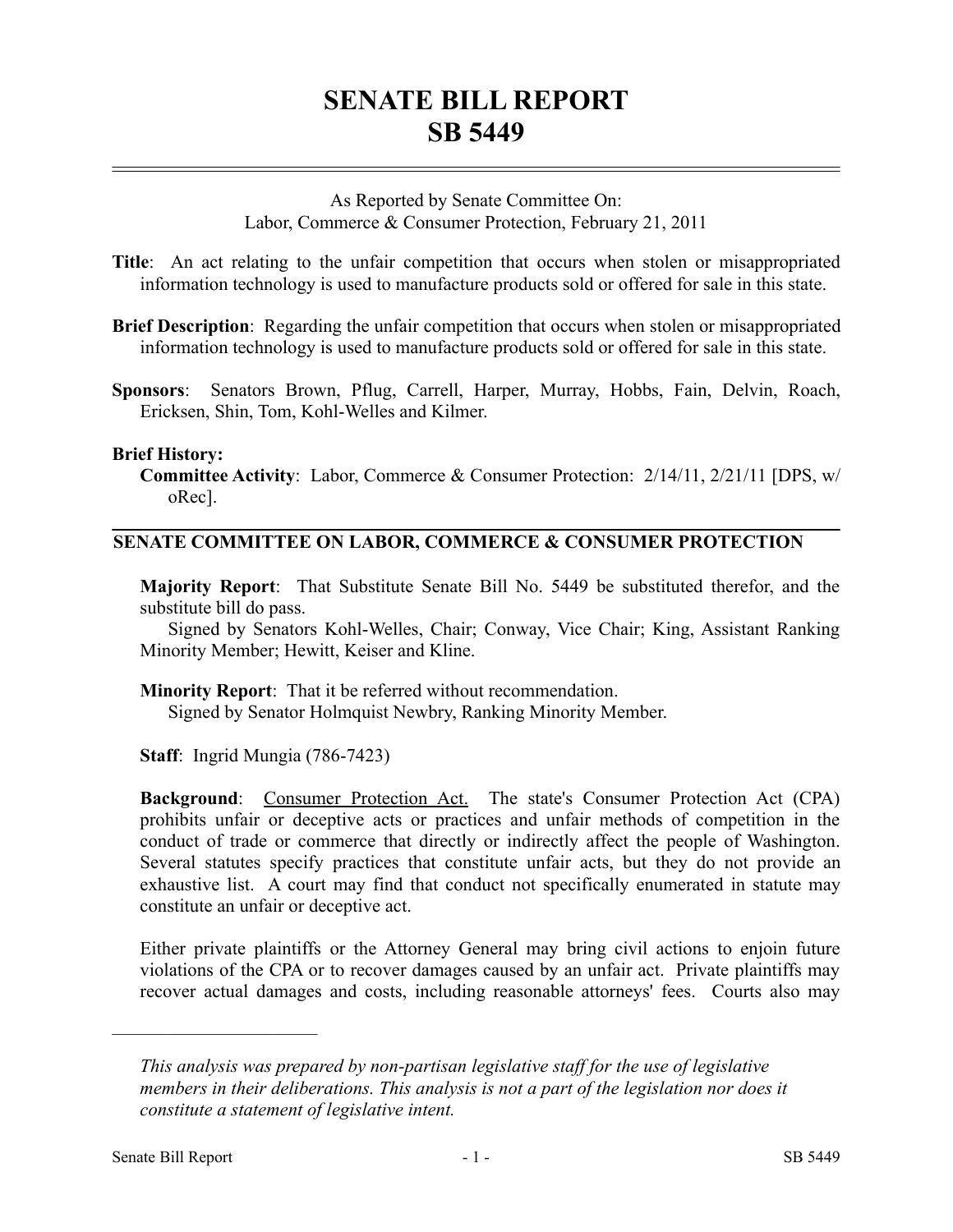award private plaintiffs damages of as much as three times actual damages, in an amount not to exceed \$25,000.

Personal vs. In Rem Jurisdiction. In order for a court to hear and determine a controversy, it must have jurisdiction over the matter. Often, courts have personal jurisdiction over a person sued in a civil lawsuit because the person made certain minimum contacts with the state; for purposes of the CPA, this includes transacting business within Washington.

Foreign defendants whose actions give rise to a lawsuit in a Washington court but who have never visited the state and who have no assets within Washington might not be subject to personal jurisdiction. Yet state courts may have jurisdiction to enter judgment regarding property located within the state, even if the courts do not have personal jurisdiction over that defendant. Such actions against property are called proceedings in rem.

Intellectual Property. Federal and state laws protect certain intellectual property rights in creations, such as computer software (programs) and hardware (equipment). A federal copyright gives the owner of an original work that expresses ideas, such as certain software, exclusive rights to copy, distribute, and adapt the work. A federal patent may protect a publicly disclosed computer-related invention for a period of time. Federal and state trade secret laws prohibit misappropriation of trade secrets, such as formulas, programs, and techniques.

Some holders of software copyrights license other people to modify and redistribute source code for those programs for free. Such programs commonly are called open source software.

**Summary of Bill:** The bill as referred to committee not considered.

**Summary of Bill (Recommended Substitute)**: A business that manufactures a product while using stolen or misappropriated information technology (stolen IT) in its business operations engages in unfair competition when the product is sold in Washington, either separately or as a component of another product, in competition with a product made without use of stolen IT. A new cause of action allows private plaintiffs or the Attorney General to sue businesses that engage in these unfair acts.

Stolen or misappropriated IT is defined as hardware or software that a person acquired, appropriated, or used unlawfully**,** unless the hardware or software was not available for stand-alone retail purchase at or before the time it was stolen. Using information technology in business operations means using IT to design, manufacture, distribution, marketing, or sales of products.

Notice. Before an injured plaintiff can file suit, the owners of stolen IT must provide written notice to the party allegedly using the stolen IT giving the party the opportunity to prove it is not using stolen IT or 90 days to stop using it, subject to any extensions approved by the owner or the court. The notice must state (1) the identity of the IT; (2) the identity of the lawful owner; (3) the identity of the applicable law being violated; (4) the manner in which the IT is being used, if known; (5) the products related to the stolen IT; and (6) the basis and evidence supporting the allegation.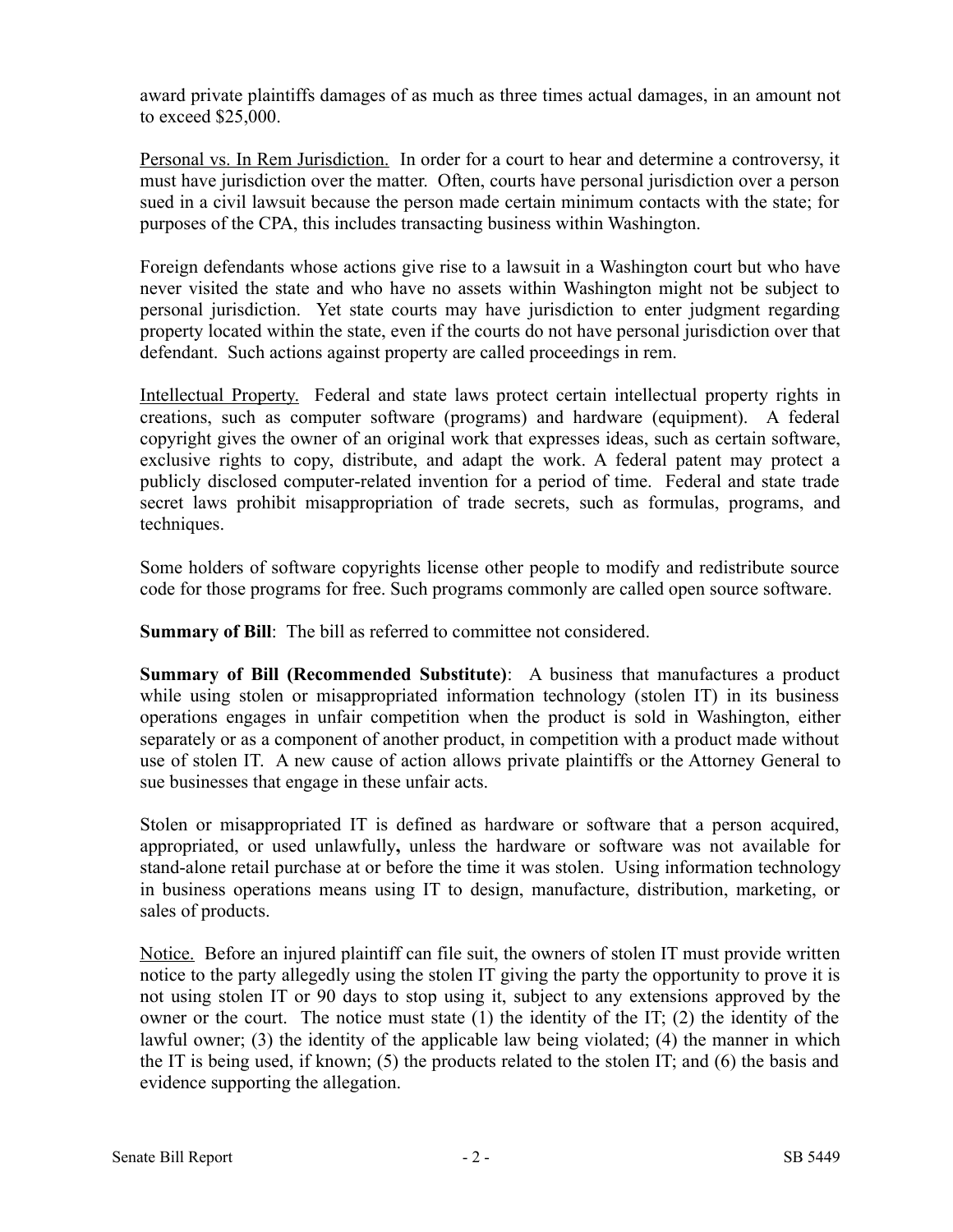Jurisdiction. A court may proceed in rem against certain products only if a court is unable to obtain personal jurisdiction over a party who violated the act.

Elements of a Claim. A person is injured by the sale of a product if the person establishes by a preponderance of the evidence that:

- the person manufactures articles or products sold or offered for sale in Washington in competition with articles or products made using stolen IT;
- the person's articles or products were not manufactured using stolen IT; and
- the person suffered economic harm, which may be shown by evidence that the retail price of the stolen IT was \$20,000 or more.

Remedy. If the use of stolen IT continues despite the owner of the stolen IT providing the 90-days' notice, any injured person or the Attorney General may bring an action against any person, article, or product to ask the court to enjoin violations of the bill's provisions, including ordering a person not to sell certain products in Washington. A plaintiff also may ask for the greater of actual damages or an amount no more than three times the retail price of the stolen IT. An award of damages against a third party must be the lesser of the retail price of the stolen IT or \$250,000.

If a person found to have violated the bill's provisions lacks sufficient attachable assets in Washington, a court may enjoin the sale or offering for sale in the state of any products made using stolen or misappropriated IT. A person subject to an order for injunctive relief must be given reasonable notice and opportunity to be heard.

A court may award as much as three times the damages normally allowed when it finds that the defendant willfully used stolen IT. A court also may award costs and reasonable attorneys' fees to the prevailing plaintiff in actions brought by an injured individual, or to a prevailing defendant in action brought by an injured person.

Exceptions. A person may not sue under this cause of action when:

- 1. the end product sold or offered for sale in Washington is:
	- a. a copyrightable work under the United States Copyright Act;
	- b. merchandise manufactured on behalf of a copyright owner and that displays a component or copyrightable element of a copyrighted work;
	- c. merchandise manufactured on behalf of a copyright owner or trademark owner and that displays a component or copyrightable elements relating to a theme park or theme park attraction; or
	- d. packaging or promotional material for such copyrightable works or merchandise.
- 2. the allegation that the IT is stolen is based on a claim that the IT infringes on patents or trade secrets; or
- 3. the allegation that the IT is stolen is based on a claim that the use of the IT violates the terms of an open source software license.

A court may not award damages against a third party when they establish by a preponderance of the evidence that they:

 are the end consumer of a product or acquired the product after its sale to an end consumer;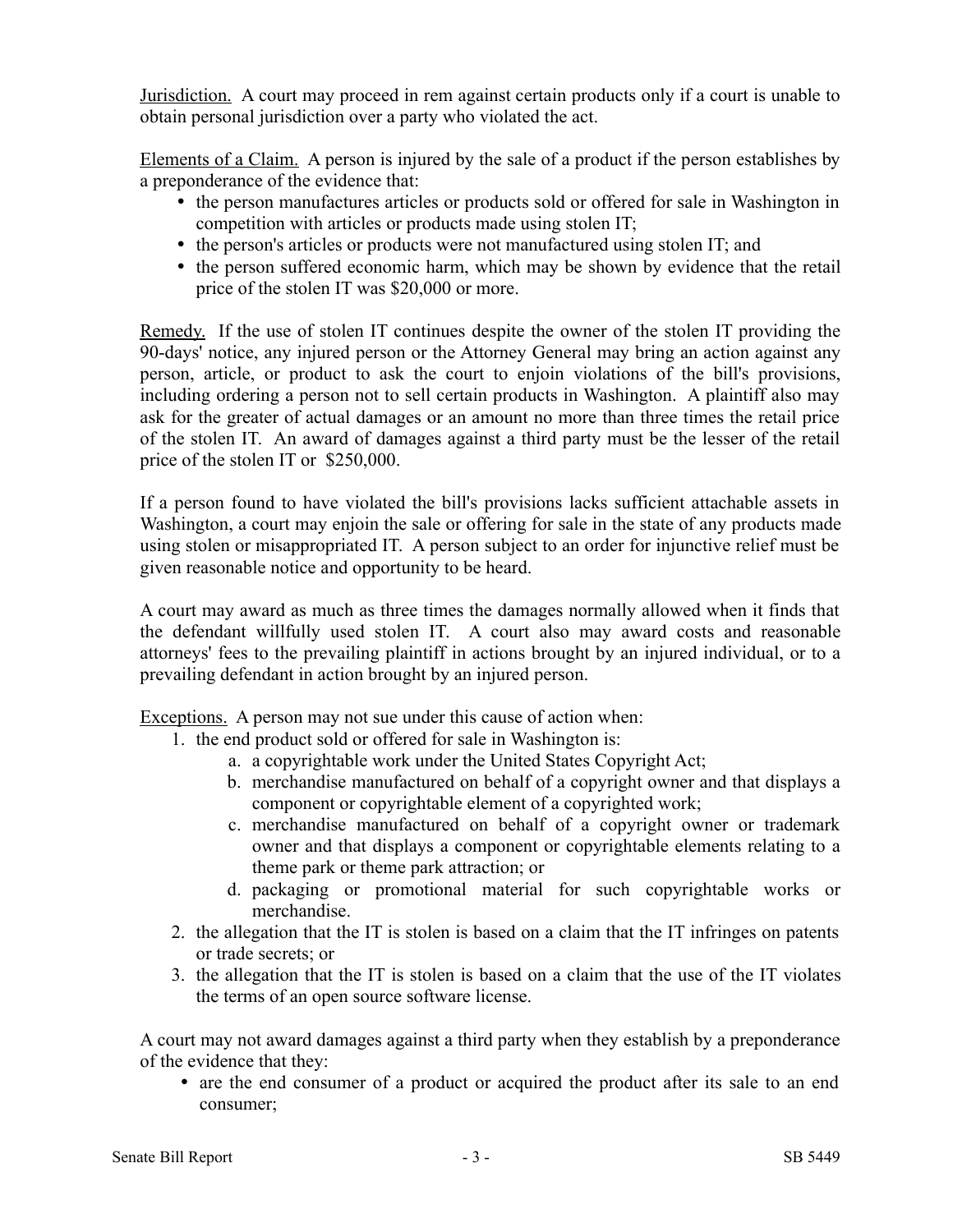- are a business with annual revenues of less than \$50 million;
- are pursuant to an agreement between the person and a manufacturer before 180 days after the effective date of the bill or acquired the products in good-faith reliance on either a code of conduct that governs the commercial relationship with the manufacturer or written assurances from the manufacturer that the products were made without the use of stolen IT, as long as within 180 days of receiving written notice that satisfies the requirements of the bill, the person implements commercially reasonable efforts to confirm stolen IT is not being used, require a manufacturer to cease theft or that prevent future acquisition of products from such a manufacturer or supplier; or
- have made commercially reasonable efforts to implement practices and procedures to require a manufacturer not to use stolen IT; or
- do not have a contractual relationship with the manufacturer that stole the IT.

A court may not enforce an award of damages against a third party for a period of 18 months from the effective date of the bill.

Consumer Protection Act. The bill creates remedies exclusive of the Consumer Protection Act.

## **EFFECT OF CHANGES MADE BY LABOR, COMMERCE & CONSUMER PROTECTION COMMITTEE (Recommended Substitute as Passed Committee)**: Definitions.

- Specifies that food and beverages are not articles or products sold in Washington.
- Defines material competitive injury as a 3 percent, rather than a 2 percent, price difference between the article made in violation of the bill designed to harm competition and a product that was manufactured without the use of IT, with such a price difference occurring over a four-month, rather than a two-month, period.

Remedy.

 Allows awards of actual damages only against the person who violated the act, rather than certain third parties.

Exceptions.

 Allows damages to be imposed against a third party only if certain conditions are met, including that the person either makes the final product or a component equal to 30 percent or more of the final product's value.

Consumer Protection Act.

 Specifies that a violation of the act may not be considered a violation of the state Consumer Protection Act, and chapter 19.86 RCW does not apply. The remedies provided under the bill are the exclusive remedies for the parties.

**Appropriation**: None.

**Fiscal Note**: Not requested.

### **Committee/Commission/Task Force Created**: No.

**Effective Date**: Ninety days after adjournment of session in which bill is passed.